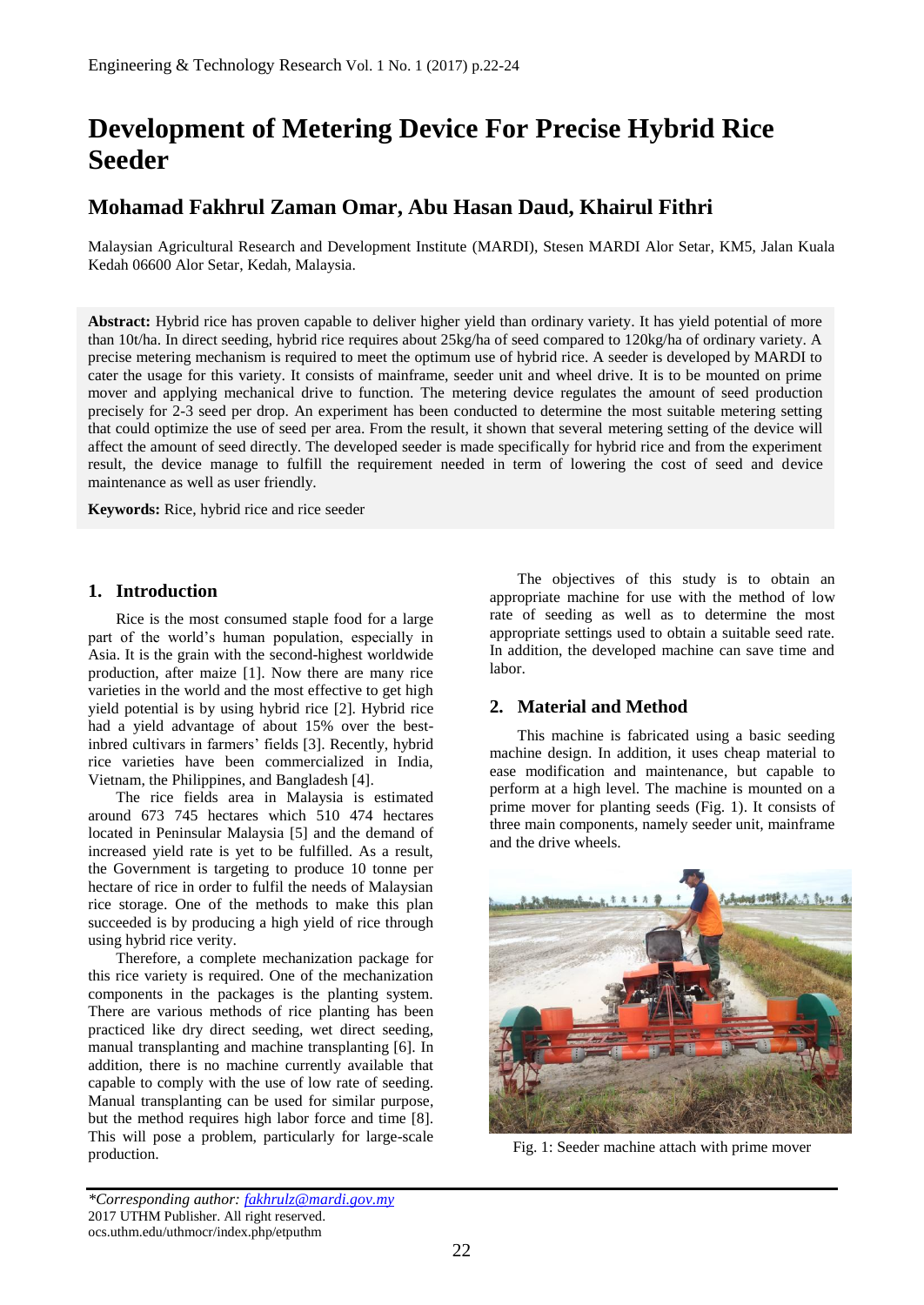#### **2.1 Seeder unit**

Seeder unit (Fig. 2) is the most important component. It consists of two metering devices for each unit to place the seeds on both sides, with the open and close control. It also comprises hopper for storing the seeds, and the flow divider to divide the seed for both the metering device. The seeder unit's body is developed by using PVC material while the seed flow divider is using aluminum sheets formed into 'V' shape. Tilt angle of the seed flow divider must exceed the static coefficient of friction between the surface of aluminum and seeds, of more than 34 degree slope [9]. The distance between the holes is 30 cm. This is consistent with the spacing practiced in normal rice production.



Fig. 2: Seeder unit

#### **2.2 Main frame and drive wheel**

The mainframe functions to accommodate 4 seeder units with overall width of 2.2 meters. It is developed using a light rectangular hollow steel section. It will be mounted to the prime mover for operation. The drive wheel functions to rotate the metering device on seeder unit. It moved when towed by prime movers in the field. Rotating metering device will drop seeds into the soil through the holes on both sides via gravity.



Fig. 3: 3-D drawing of seeder machine

# **2.3 Method**

This research work was conducted in MARDI Seberang Perai Station during the year 2012. The

hybrid rice used was Siraj variety who had been introduced commercially in Malaysia since 2011 by MARDI. The experiment was conducted to determine a suitable setting for the metering device to obtain the targeted seeding rate of 25kg/ha. Before the seed is used, it must first be germinated by soaking in water treated with the pre-emergent for 24 hours day and night and evaporated again for 24 hours. Then the seed is tested using the grain flow tester to ensure that the seed can slide on the seed flow divider in the seeder units.



Fig. 4: Grain flow tester

During the experiment, a total of 6 plots with an area of 1 ha each is used for each different openings of the metering device. The openings selected for the experiment is 3, 4, 5, 6, and all the holes. Each seeder units will be filled with germinated seeds. Each unit could accommodate up to 10 kg of seeds at one time. Thus, the machine is capable to carry 40 kg of seeds in a single trip. After that, the remaining seed in the seeder units will be weighed again to determine the rate of seed used.

#### **3. Result and Discussion**



Fig. 5: Seed usage for different holes opening

The result shows that the amount of seed drop is proportional to the holes opening of metering devices. The metering setting of opening 5 holes will result a usage of seed closest to 25 kg/ha. A full hole opening in metering device is not recommended due to its high usage of seed, which is 39.331 kg/ha. A precise